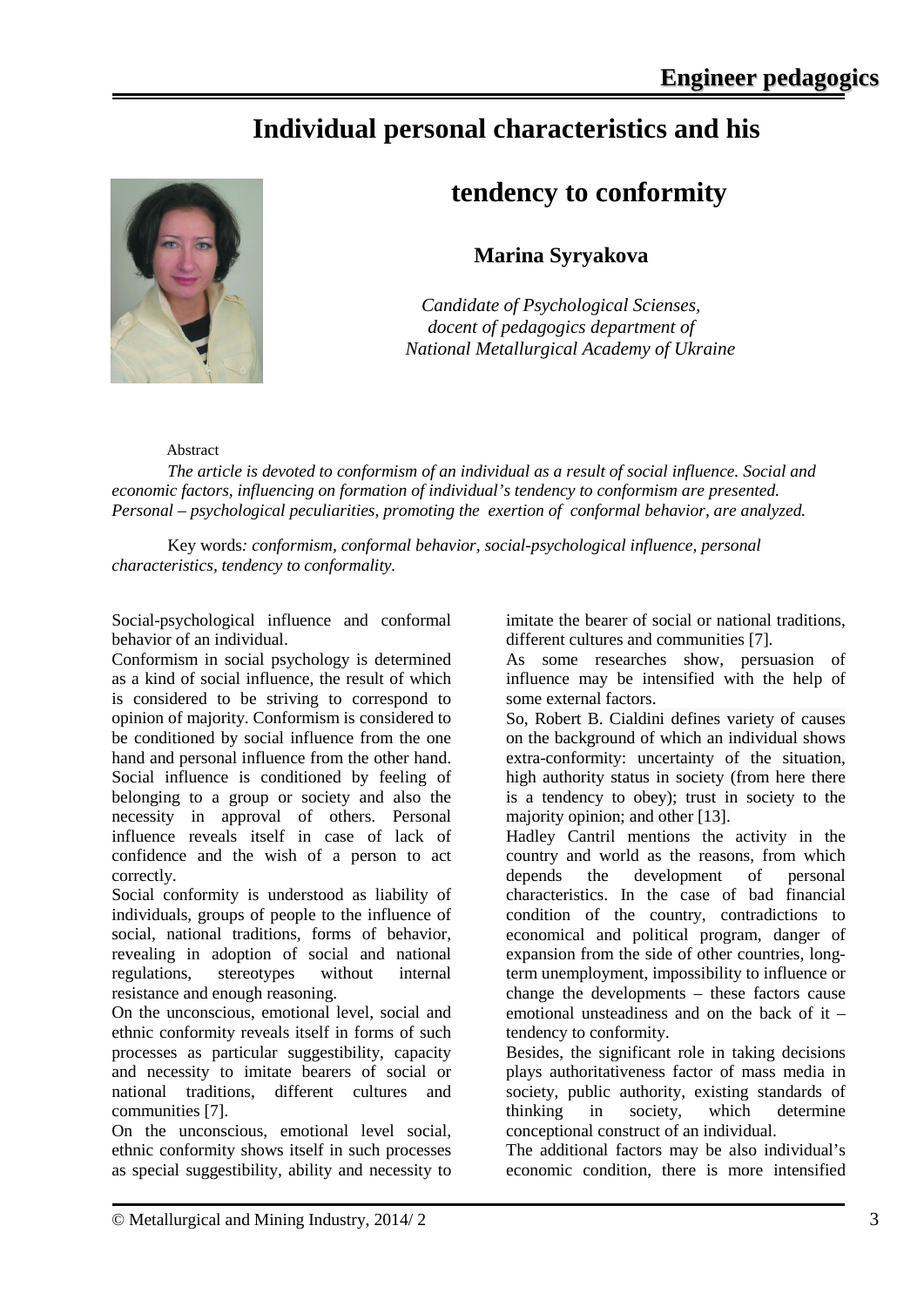tendency to conformity at low economic level. Whatever economic status is, the important factor here is education, the higher it is, the less individual is inclined to conformity. Age peculiarities also have some impact – the older an individual, the greater the tendency to conformity [1].

Researches show, that individual's personal characteristics reveal themselves in the context of certain external impacts, tendency of an individual to conformity is closely connected with an influence of external social environment. David Myers marks that "suggestions cannot determine behavior if external impact is stronger than internal conviction" [9, p.187]. In favor of this statement speaks Granovskaya R.M. " In Zimbardo experiments persons under test …acted cruelly not because of personal peculiarities, but in accordance with his role and situation." [7, p.524].

In such a way, the persuasion of socialpsychological influence on the individual may be intensified with the help of different external factors, on which the reveal of personal characteristics depends considerably.

Personal characteristics of an individual allowing to increase the degree of persuasion of socialpsychological influence.

Except social-psychological influence, on the tendency of an individual to conformity have an influence such factors as age, sex, profession.

It is kwon, for example, that in growing-up years, adolescent, tendency to conformity the highest, then reduces and after 25 years stays on its individual level.

Women's conformity is considered to be higher than men's one but if the discussed problem refers to mainly women's type of activity, women do not defer and men are more conforming.

As the researches mark, the more individual's profession is connected with collective activity, the greater tendency to conformity. For example, high level of conformity is observed among orchestra participants (70%), among military it is higher than among engineers.

Besides, some other peculiarities of individual may be distinguished, which allow to increase the degree of persuasion of social-psychological influence on an individual, in consequence of this factor, tendency to conformity increases. To such psychological peculiarities one may refer anxiety, low self-evaluation, feeble-mindedness.

Anxiety. Recent researches concerning anxiety are directed to differentiation of situational anxiety, connected with concrete external situation, and personal anxiety, which is a stable quality of a person [8, p.395].

In psychology anxiety is observed as personal quality, which may condition individual's tendency to conformity in the context of socialpsychological influence.

In situations, connected with social interaction some individuals are tended to have anxious feeling. Ch. Spilbergs's researchers revealed, that "individuals, characterized by high degree of anxiety, are more prone to feel extra-anxiety in situations, which have a threat for their selfestimation, especially in situations of interpersonal relations, where their personal adequacy is estimated." [5,p.100].

Researches Hodges and Felling, Spilberger have discovered correlation between presence in individual of personal anxiety and intensiveness of its development in socially important stress situations (for example, during public speech or test performance). Researches consider that "the factor of threat mediates such type of interrelation – "I" or "self-evaluation threat"  $[5,$ p.101].

Prikhozhan A.M., during study of anxiety forms, distinguishes aggressive-anxious type and anxiety-dependant type. The typical feature of aggressive-anxious type is "strongly marked sense of threat, peculiar mix of aggression and anxiety: committing an aggressive action, an individual is seeming to apologize, being afraid of his "bravery".

Anxiety-dependant type demonstrates various forms of dependences: from excessive obedience (or predominant disobedience) to extra carefulness, attention to people. Such dependence individuals may realize, feel it as a burden, but cannot get rid of it. In Prikhozhan opinion, "appearingly, dependence is closely connected with anxiety, because in this case the feeling of helplessness, impossibility to cope with a situation, bleakness causes the need of help, support of others, dependence on these people."

The main feature of anxious type, according to Leongard's description, is "anxiety about presumable failures, anxiety about your own fate and fate of relatives. Herein there are no objective matters or they are negligeable for such anxiety. They are notable for shyness and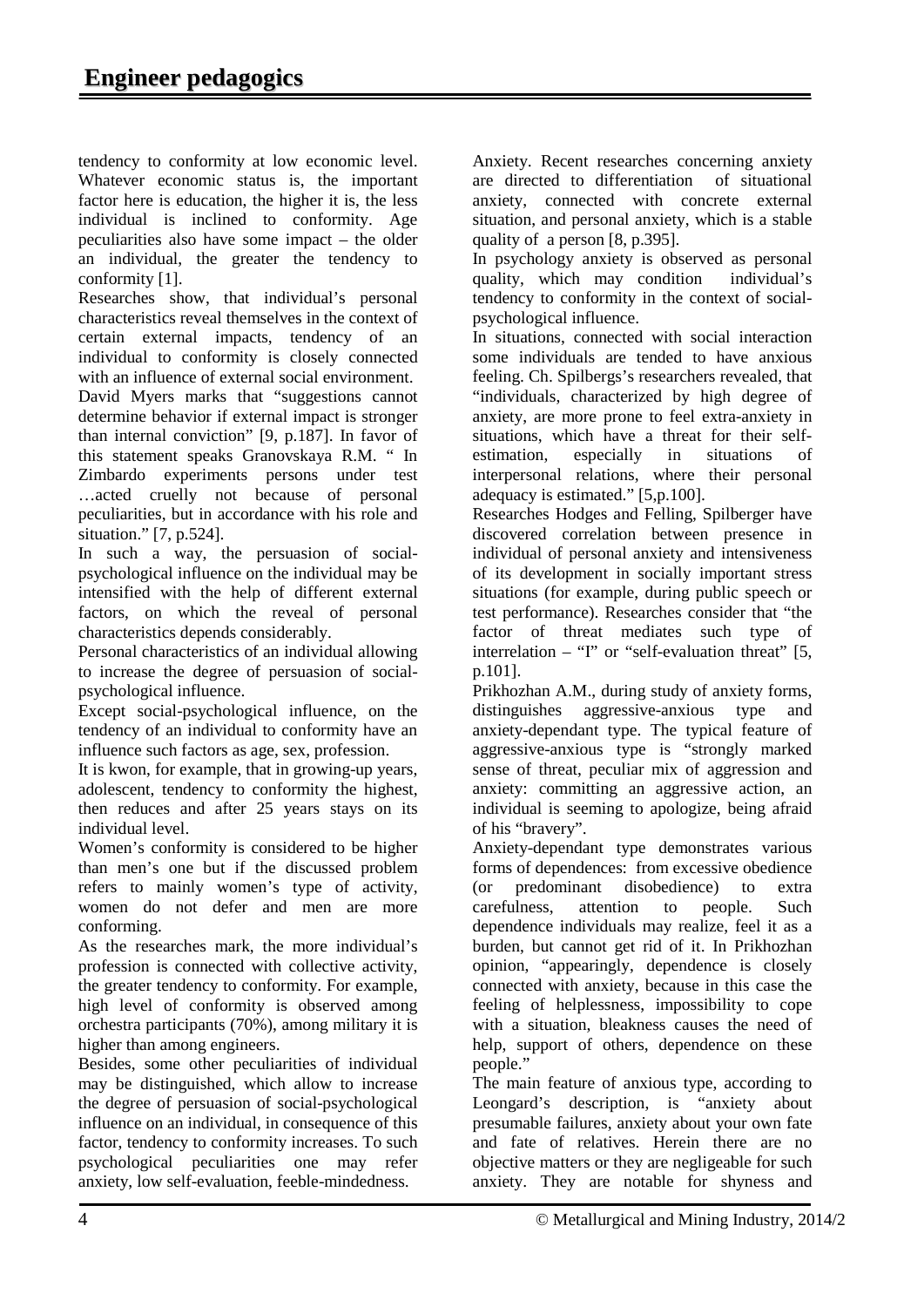sometimes for obedience. Constant vigilance towards external circumstances is compound with diffidence in own abilities."

It is obvious, that such personal feature as anxiety may reduce effective activity of an individual in society. And the degree of persuasion of social-psychological influence for such individual will be rather high and this fact may condition the tendency to conformity.

Low self-evaluation. Anxiety as personal feature may develop in the person with low selfevaluation. Self-evaluation – person's estimation of his own, his abilities, qualities and place among other people. Person's mutual relations with other people, his criticism, self-exactingness depends on self-evaluation; self-evaluation influences the person's activity.

It is known, that stable, too low self-evaluation involves overdependence on other people, dependence and even ingratiating manner, shyness, restraint and even disturbed percipience of others.

R.M. Granovskaya points at the connection between anxiety and self-evaluation: "Low selfestimation appears in permanent anxiety, fear of negative opinion heightened vulnerability". Such individuals "react more vehemently to the criticism, laughing, blames and as a result of it, more dependant…They are passive, hypnotizable and shy" [6, p.506].

F. Zimbardo has fixed correlation between shyness and low self-estimetion in his research: "Such people are too sensitive to criticism, supposing it speaks for their inferiority" [11, p. 282]. It is marked, that too sensitive to criticism individuals tend to find "confirmation" of their inferiority. This gradually forms low selfestimation.

The conditions for self-estimation formation are known - this happens during individual's activity and interpersonal interactions. A.A. Rean marks: "Society influences greatly the formation of individual's self-estimation". Therefore, individuals with low self-estimation are subjected to social-psychological influence more than others. There is a high degree of possibility that low self-estimation may condition the tendency of individual to conformity.

Insufficient expressiveness of individual's volitional powers. According to Maklakov's opinion, the quality of self-control depends greatly on person's self-evaluation. Low selfevaluation, as it was marked above, leads an individual to the loss of self-belief. Diffidence, feeling of inferiority may lead to gradual die of individual's aiming at end of his purpose and desired will never be realized. In case of individual's steady demonstration of such manifestations, one may speak about insufficient expressiveness of volitional powers.

According to Smirnova and Il'ina's opinion, volitional powers are "peculiarities of voluntary regulation, revealing themselves in concrete specific conditions, stipulated by the nature of overcoming difficulty" [7, p. 116]. E.P. Il'in considers that volitional powers may be regarded as "phenotypical characteristic of person's abilities, as a composition of inherited and acquired" [7, p.117].

 E.P. Il'in distinguishes the ability conditioned by inherited disposition (particularly, typological peculiarities of nervous system properties) as inherited component. And as acquired while ontogeny component experience of a person: his abilities and skills, which are connected with self-stimulation; formed voluntary mindset not to yield towards the difficulties, which becomes customary while overcoming difficulties.

Researches distinguish complex moral-volitional powers, such as independence, initiativity and vitality, insufficient formedness of which may condition weak voluntary regulation of individual's activity.

Some authors, for example, K.N. Kornilov, studying individual's exertion of feeblemindedness, characterize suggestibility as lack of volitional power: "a person cannot critically take advises or suggestions what to do" [7, p.99].

Therefore, one may suppose that certain typological peculiarities of nervous system properties, insufficient formedness of volitional powers linked with low self-evaluation of individual may increase his dependence on sociopsychological influence and strengthen the tendency to conformality.

Tendency to conformality in connection with professional immaturity. Tendency to conformality in conditions of choice of professionally significant information may be conditioned also by professional immaturity of the entrant.

Professional immaturity, on our opinion may be characterized, on the one hand, by non formedness of professional concepts, and on the other hand, by absence of or insufficient expressiveness of professionally significant personal qualities of the entrant.

It should be marked that insufficiently precise, approximative professional knowledge and skills